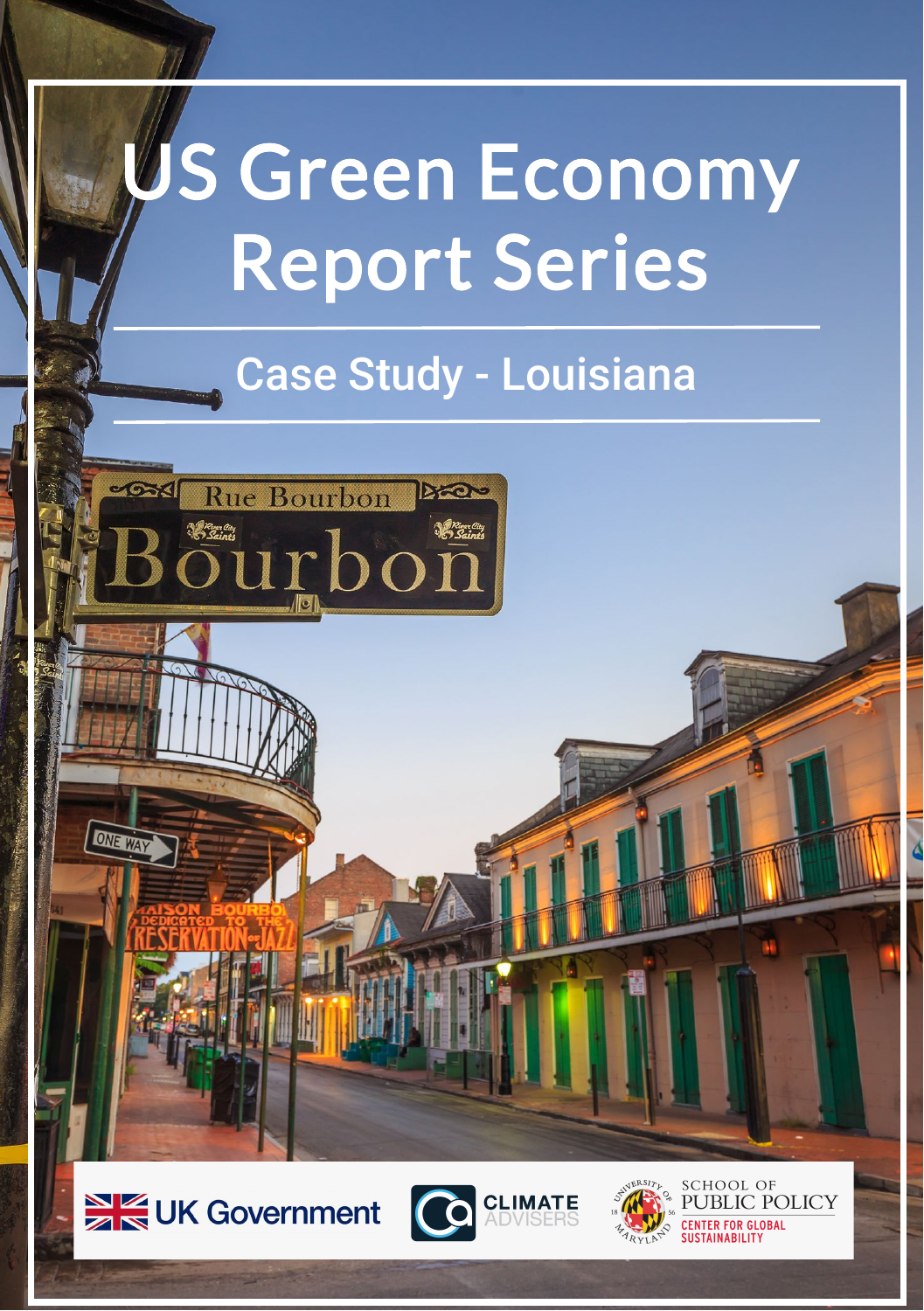## Louisiana State Profile

Governor John Bel Edwards, a Democrat, signed two [executive](https://gov.louisiana.gov/index.cfm/newsroom/detail/2647) orders in August 2020 to address climate change.

One executive order set the state's emission-reduction targets at 28 percent by 2025, 50 percent by 2030 and 100 percent by 2050. The order does not provide any details or a plan to achieve these goals, and Louisiana does not yet have a renewable or clean energy portfolio standard. Instead, a task force is putting together a long-term climate strategy, which will be finalized by February 2022.

The other executive order focuses specifically on the state increasing its actions on adaptation and resilience to climate disasters. Louisiana has been hit by destructive climate-related natural disasters on an annual basis. Governor Edwards set up a Chief Resilience Officer to coordinate activities to support coastal protection against climate threats.

Despite the executive orders, the state will likely have difficulty implementing its strategies and increasing funding and incentives for climate-related projects as the legislature is controlled by Republicans. Moreover, Governor Edwards' second term will end before the 2025 target, which means his executive order could be overturned by his successor, and the state's economy is heavily reliant on the fossil fuel industry.

An overwhelming majority of the state's electricity [comes](https://www.eia.gov/state/?sid=LA#tabs-4) from natural gas. Edwards hopes to get industry players to voluntarily reduce emissions as he sees climate as an urgent issue since the state [ranks](https://www.eia.gov/environment/emissions/state/) in the top five in emissions despite ranking 25th in population.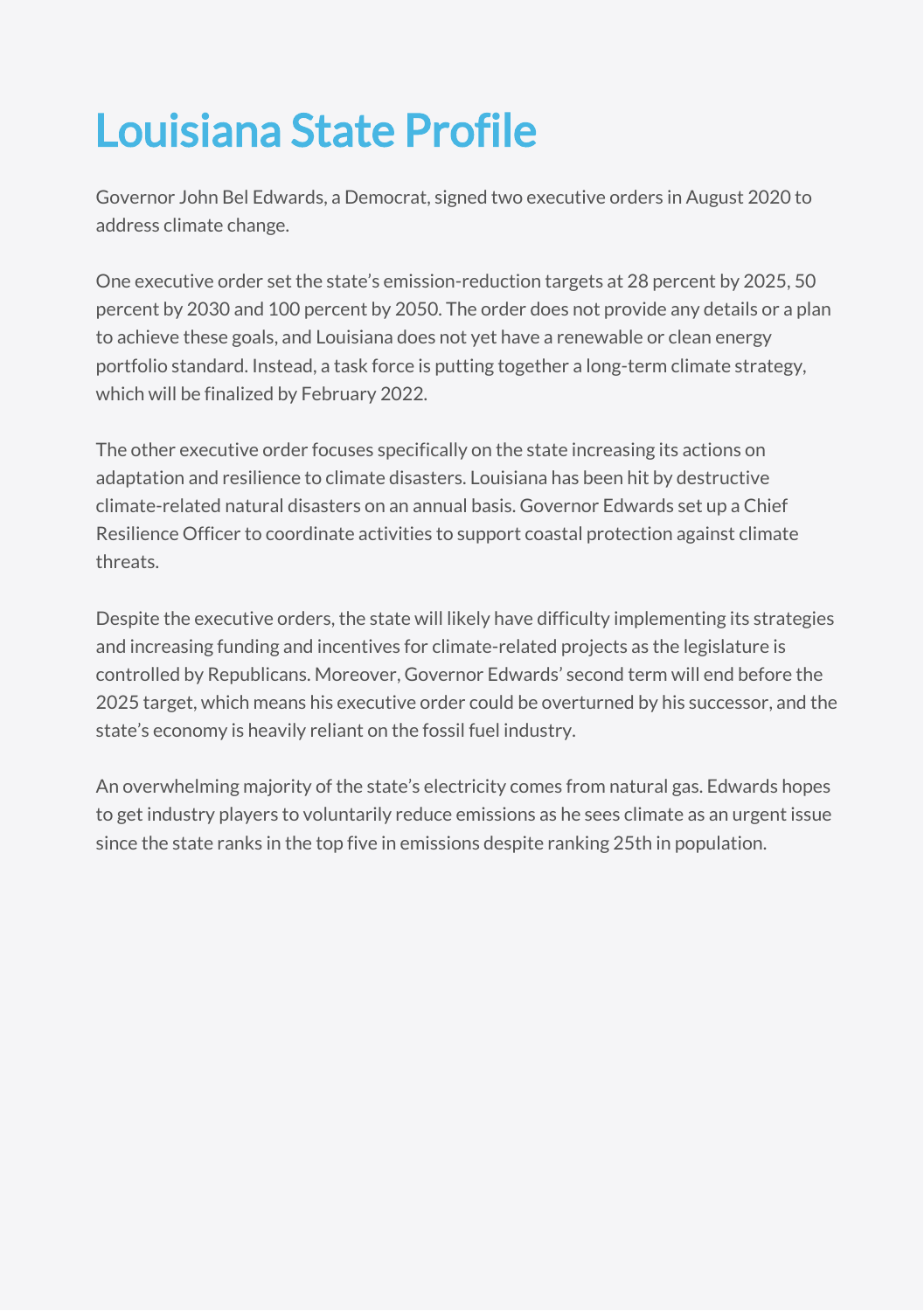

### [<sup>↓</sup>] Download data

Carbon Dioxide emissions over time by energy generation source, according to the Energy Information Administration. Note: other includes non-biogenic municipal solid waste, batteries, chemicals, hydrogen, pitch, purchased steam, sulfur, tire-derived fuels, and miscellaneous technologies; other Gases includes blast furnace gas, propane gas, and other manufactured and waste gases derived from fossil fuels.

## ENERGY INTENSITY OVER TIME



### [<sup>↓</sup>] Download data

Source: Energy Information Administration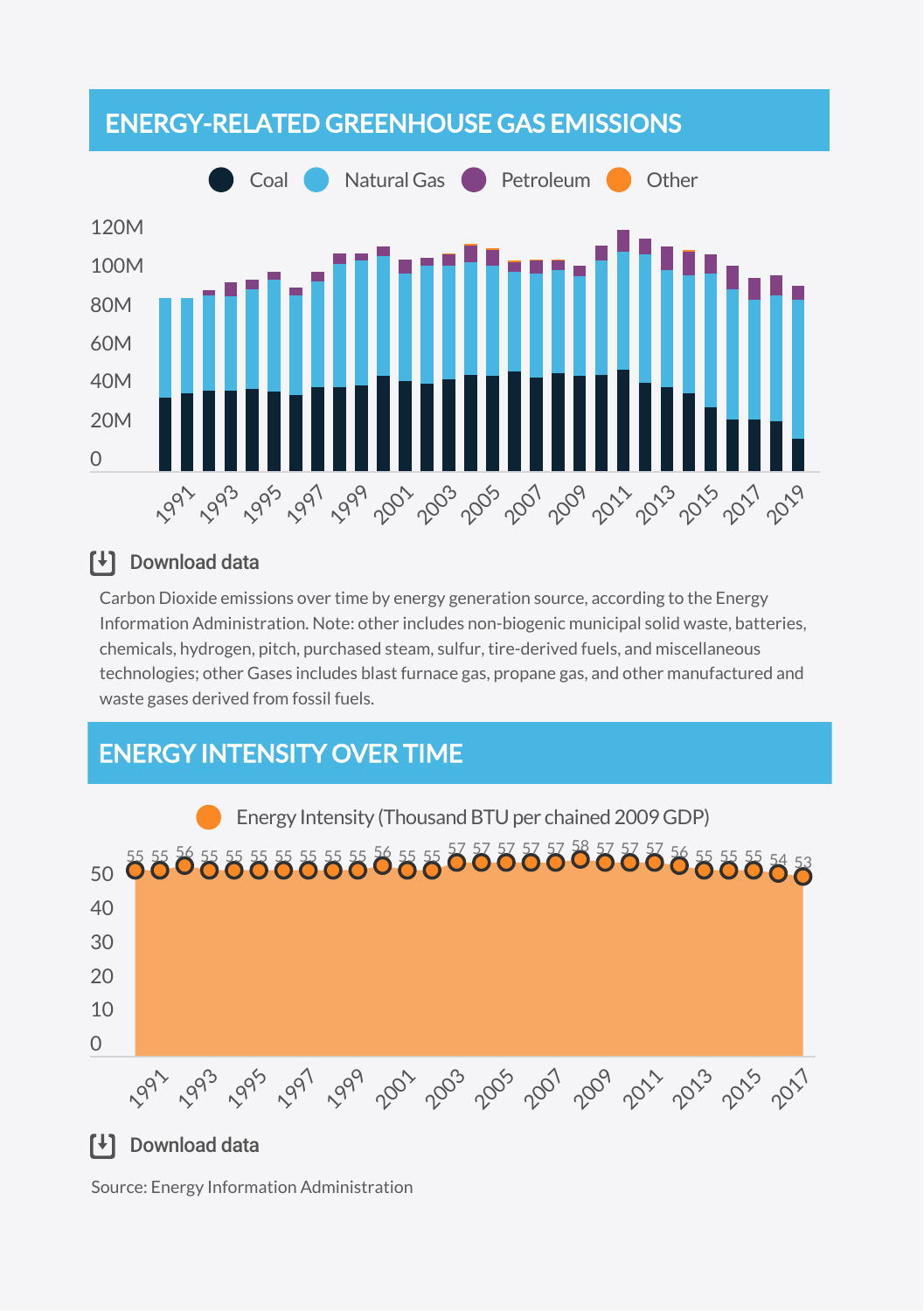### ELECTRICITY GENERATION BY SOURCE



Generation over time, according to the Energy Information Administration. Note: other includes non-biogenic municipal solid waste, batteries, chemicals, hydrogen, pitch, purchased steam, sulfur, tire-derived fuels, and miscellaneous technologies; other Gases includes blast furnace gas, propane gas, and other manufactured and waste gases derived from fossil fuels.

### ENERGY FACTS AND FIGURES

| <b>ENERGY LOSSES</b>          | 532,824 | <b>BBTU</b>               |
|-------------------------------|---------|---------------------------|
| <b>ELECTRICITY PRICES</b>     | 23.40   | <b>USD per MBTU</b>       |
| <b>ENERGY PER GDP</b>         | 17.90   | Thousand BTU per 2012 USD |
| <b>CONSUMPTION PER CAPITA</b> | 912     | <b>MBTU</b>               |
| NET-INTERSTATE FLOW           | 173,287 | <b>BBTU</b>               |

Facts and figures, according to the Energy Information Administration. Note: negative net interstate flow of electricity and associated losses indicates flow out of state.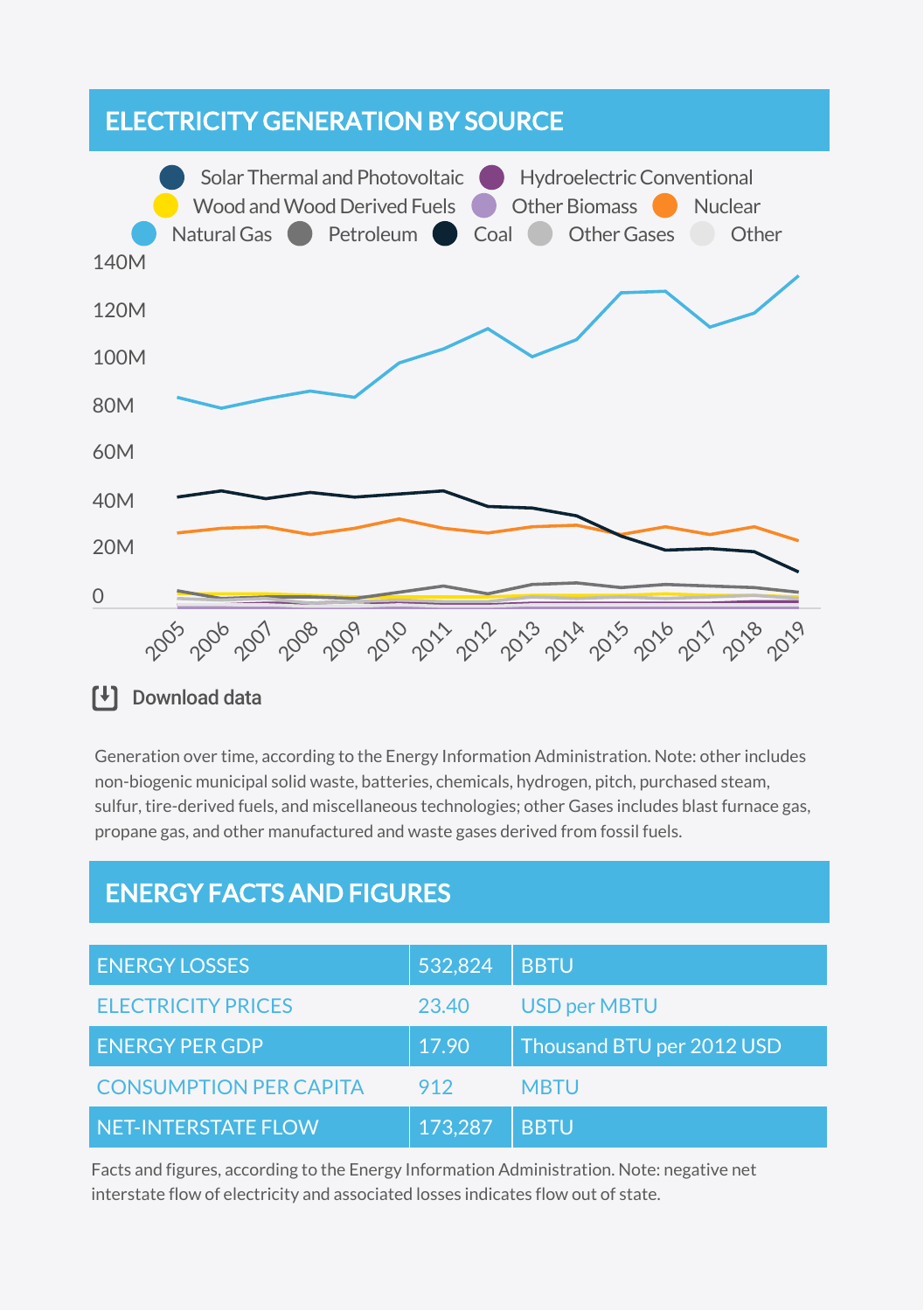## LOUISIANA'S LARGEST GENERATING PLANTS

Largest generation facilities by capacity, according to the Energy Information Administration



2,363 MW

1,723 MW

Coal: Big Cajun 2

Natural gas: Nine Mile Point



1,165 MW

Nuclear: Waterford 3

1,165 MW

Coal: R S Nelson



1,542 MW Petroleum: Brame Energy Center



1,081 MW

Natural gas: Acadia Energy Center

## PUBLIC INVESTMENT BY GENERATION TYPE



Public investment by energy type from 2002 to 2020, according to the United States Department of Agriculture. Data includes all investments made through Department of Agriculture programs.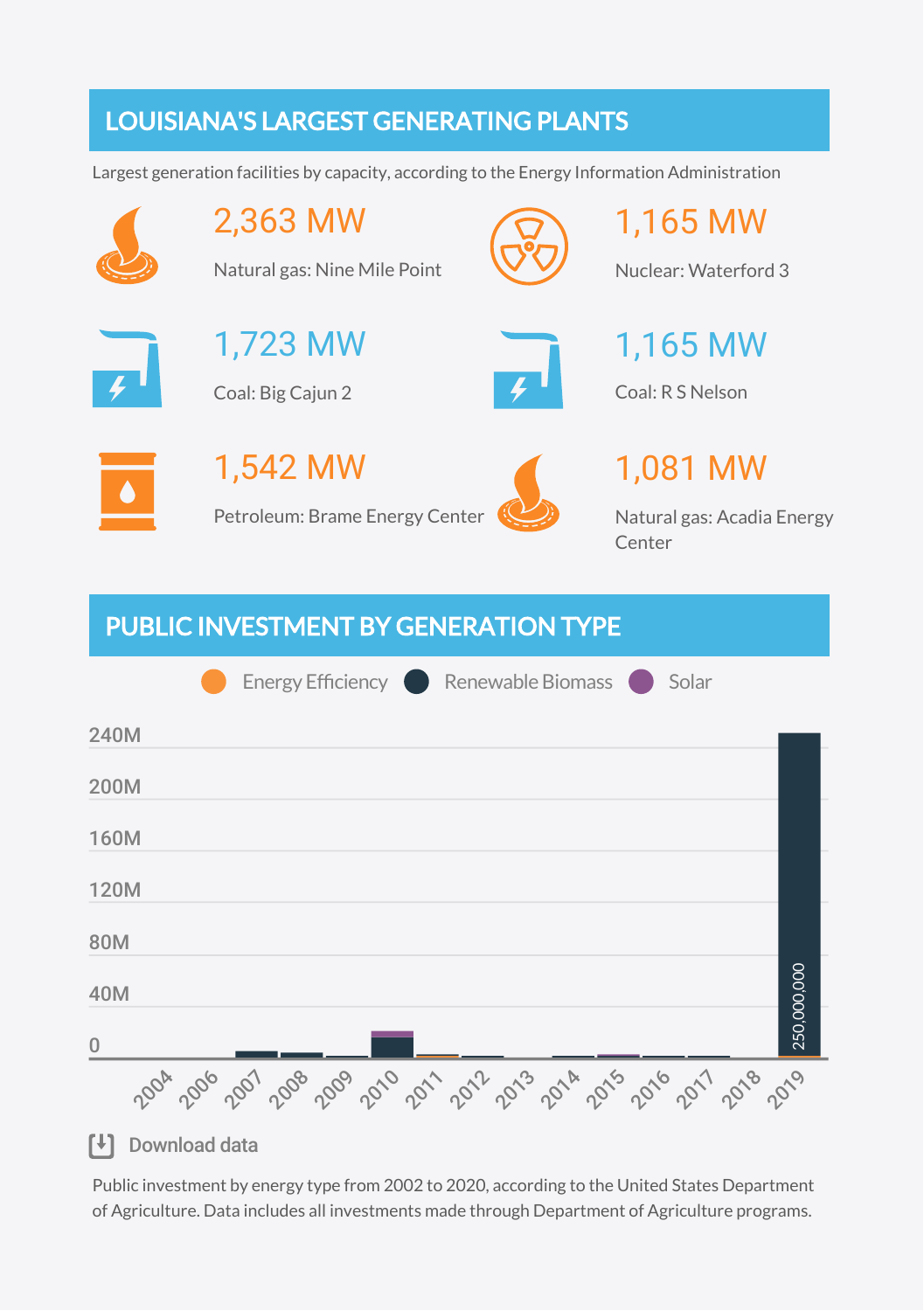## TRADITIONAL ENERGY SECTOR JOBS





### [+] Download data

Traditional energy sector jobs over time, according the United States Energy and Employment Report (USEER).

## CLEAN ENERGY JOBS BY TYPE





Clean energy jobs over time by type, according to the USEER. See Appendix for definitions and methodology.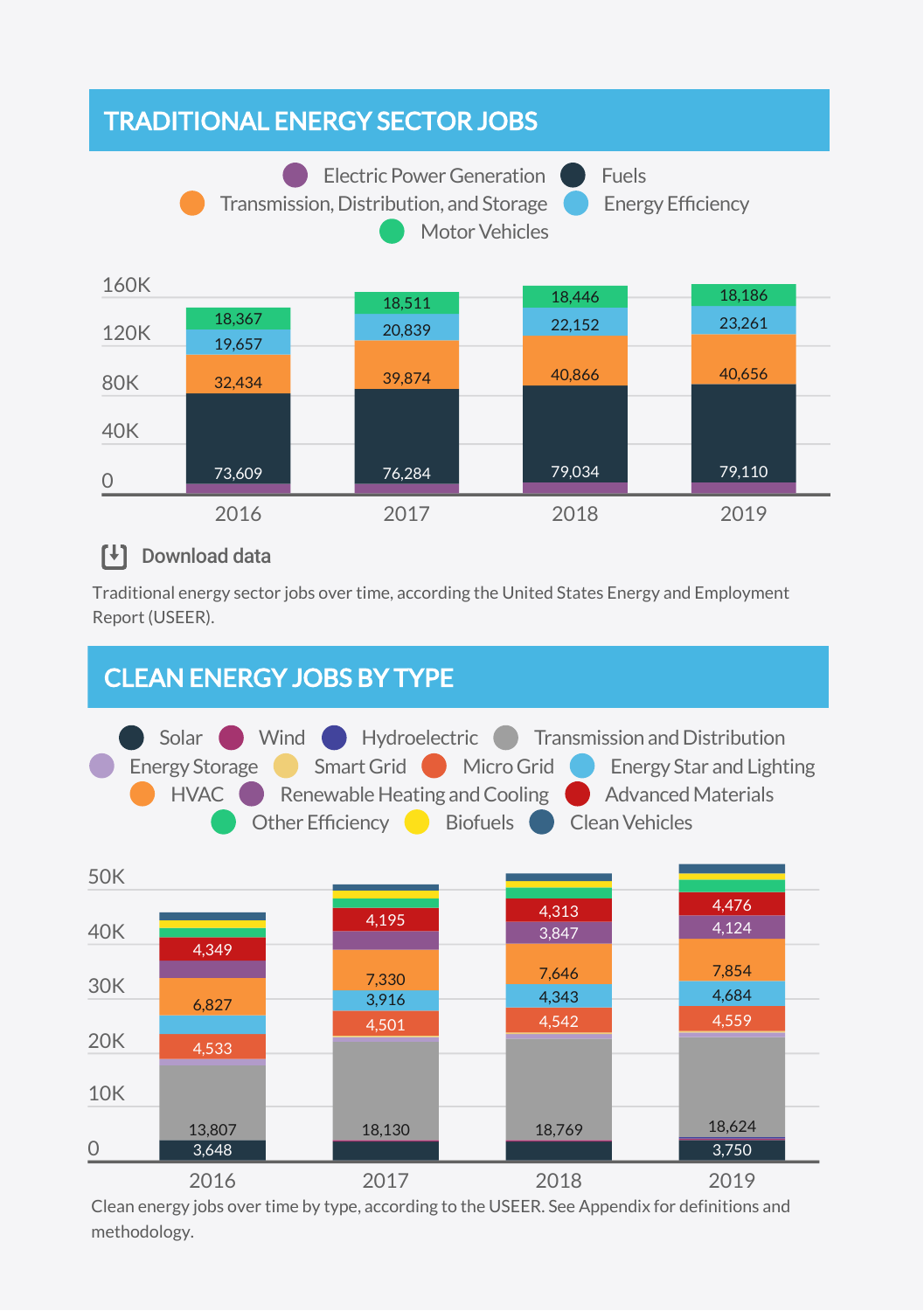## OVERVIEW OF CLEAN ENERGY JOBS BY CATEGORY



Clean energy jobs over time by technology, according to E2 Clean Jobs America.

## CLEAN ENERGY COMPENSATION

| Average state clean energy wage       | \$20.98                               |
|---------------------------------------|---------------------------------------|
| Percent above/below median state wage | 24.9%                                 |
| #1 most difficult to hire occupation  | Electrician/construction workers      |
| #2 most difficult to hire occupation  | Sales, marketing, or customer service |

Clean energy jobs compensation and hiring, according to E2 Clean Jobs America and the USEER.

## CLEAN ENERGY JOBS AS PERCENTAGE OF OVERALL JOBS



Clean energy jobs as a percentage of Bureau of Labor Statistics employment total numbers.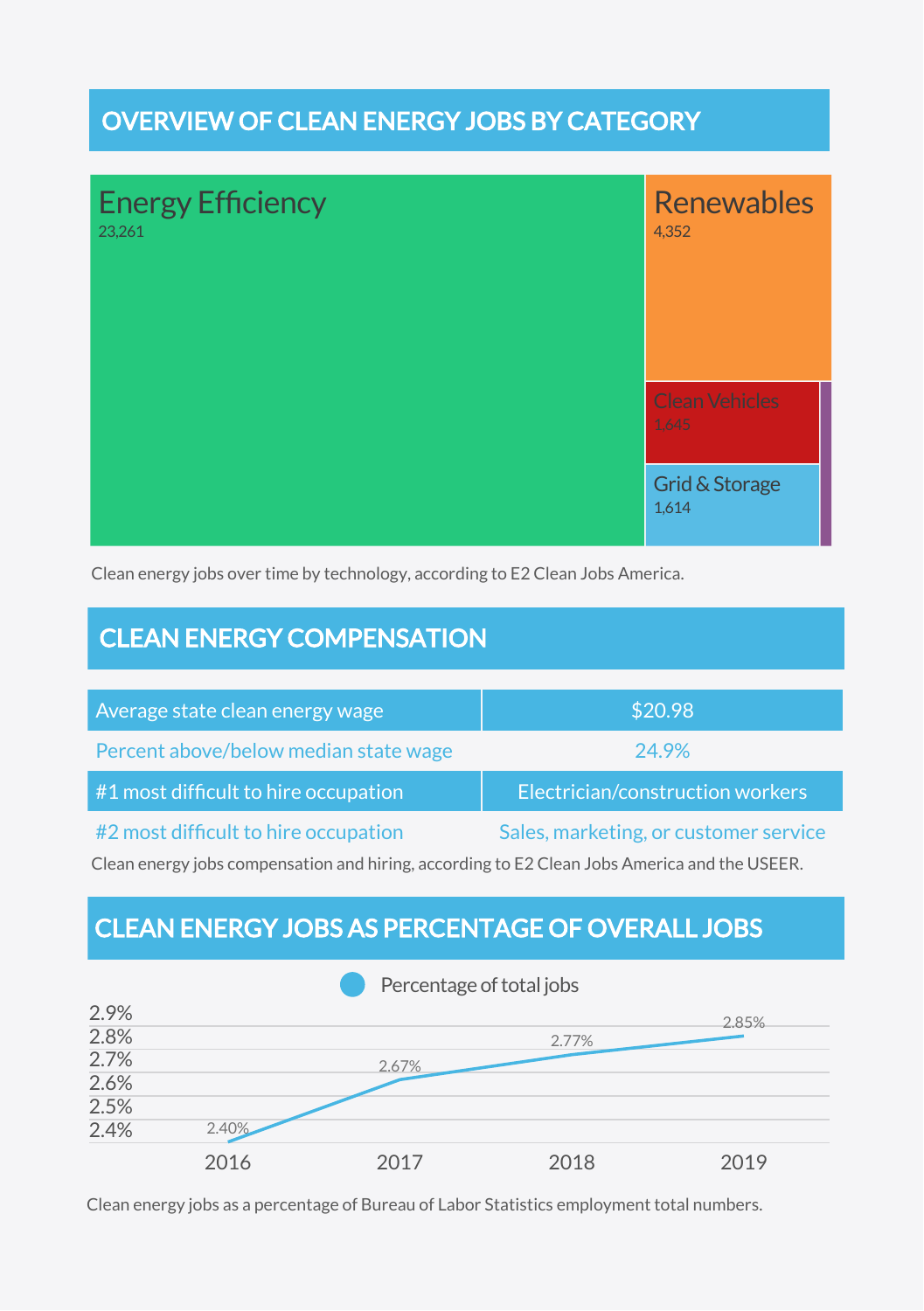## CARBON CAPTURE, UTILISATION, AND STORAGE



Although there are no state-level incentives for CCUS projects in Louisiana, the state [has](https://carboncaptureready.betterenergy.org/wp-content/uploads/2020/08/LA_7_23_2020.pdf) 61 facilities, accounting for 75 percent of all emissions, which qualify for the national 45Q tax credit. In 2009, the state passed the Geologic Sequestration of Carbon Dioxide Act, which created a regulatory system for injection, storage, management and monitoring of CO2. The state is at the forefront of this technology and has lobbied the EPA for primacy, which would allow the state to permit CCUS facilities themselves, thereby expediting the process. Louisiana's existing pipeline infrastructure, dense industrial corridor and trained workforce make it especially well-suited to the development of CCUS. As infrastructure in neighboring states, including Texas, comes online, the potential for CCUS in Louisiana will continue to increase.

Key Players: [Department](http://www.dnr.louisiana.gov/) of Natural Resources, Gulf Coast [Sequestration](https://gcscarbon.com/)[,](https://www.lakecharlesmethanol.com/) Lake Charles Methanol  $\overline{L}$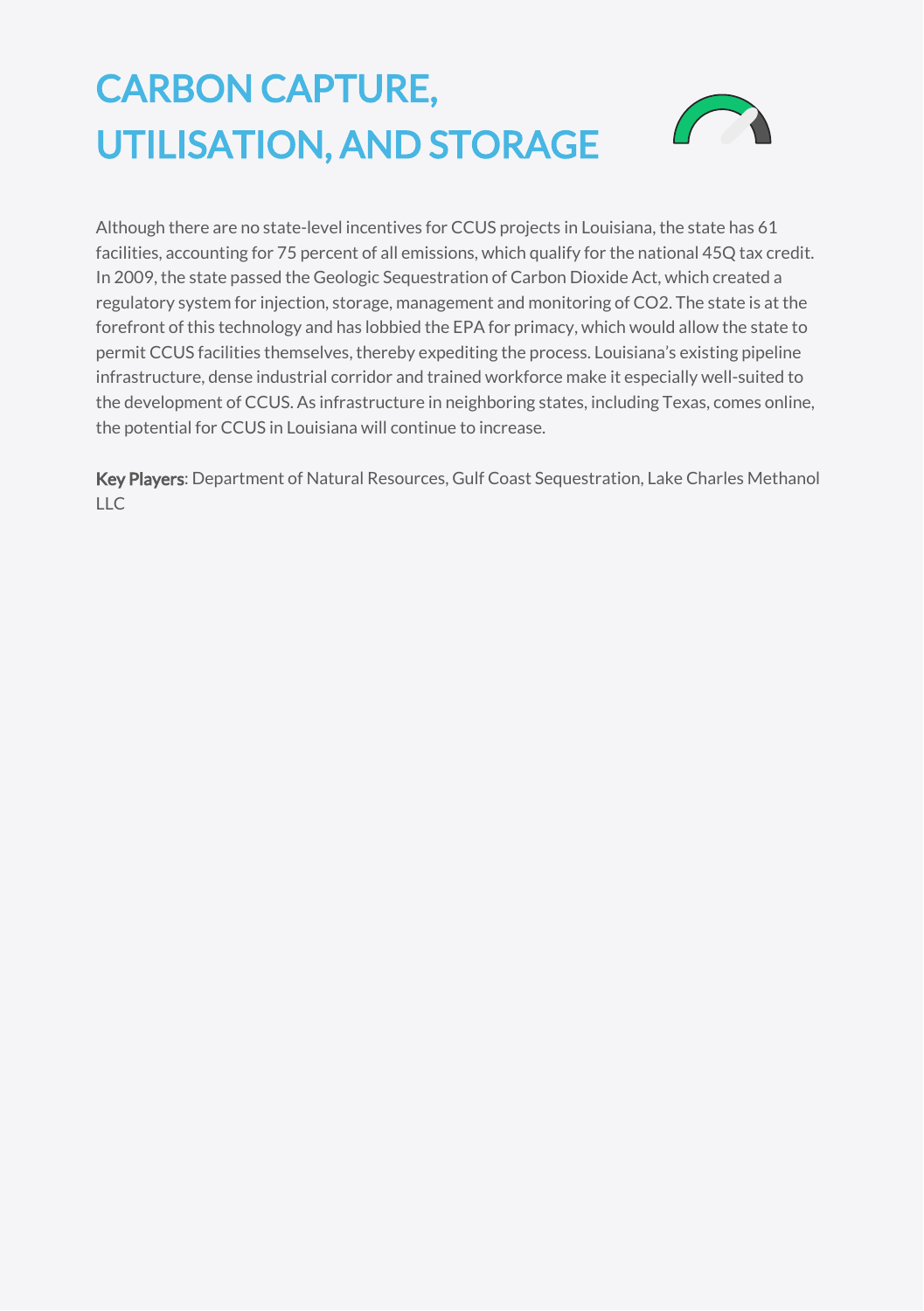## GREEN CONSULTANCY



In Louisiana, there are currently 1,110 environmental consultants [employed](https://www.careerexplorer.com/careers/environmental-consultant/job-market/), [earning](https://www.careerexplorer.com/careers/environmental-consultant/salary/) an average salary of \$59,840.

Louisiana's renewable energy consultancy sector is promised moderate growth by the state's renewable energy potential of [5,887,844](https://www.nrel.gov/gis/re-potential.html) GWh, driven primarily by rural utility-scale PV and offshore wind. Louisiana ranks 26th in the nation for renewable energy potential.

Key [proposed](https://www.eia.gov/electricity/data/eia860/) projects in the state include 3 small solar PV facilities proposed by Iris Solar, LA3 West Baton Rouge, St. James Solar, along with a conventional hydroelectric installation to be run by Rye Development.

Given the moderate policies and technical potential of the state, Climate Advisers expects growth in Louisiana's green consulting sector to be around the national average of 11 percent (2016 to 2026).

## OFFSHORE WIND



While the federal waters off the coast of Louisiana in the Gulf of Mexico present ample opportunities for offshore wind development, Louisiana's offshore wind industry has progressed at a slow pace. The Bureau of Ocean Management (BOEM) and the National Renewable Energy Laboratory (NREL) have identified several [development](https://energymonitor.ai/policy/just-transition/can-the-uss-offshore-oil-and-gas-hub-pivot-to-wind-energy) challenges Louisiana must overcome to realize the full offshore wind potential. Firstly, because the Gulf is in "Hurricane Alley," offshore wind turbines deployed in the area must be able to withstand strong hurricane winds. Furthermore, power prices in Louisiana are low, making it difficult to justify the capital intensive construction of offshore wind turbines. In November 2020, Governor Edwards submitted a [request](https://gov.louisiana.gov/index.cfm/newsroom/detail/2790) to BOEM to establish the Intergovernmental Renewable Energy Task Force with federal, state and local officials, to explore offshore wind potential and coordinate commercial leasing proposals. The Task Force would focus on promoting aggressive offshore wind technology research and creating a business path for offshore wind development off Louisiana's coast despite the many challenges.

[Key Players: LM](https://www.cesa.org/) Wind Power's [Technology](https://www.lmwindpower.com/en/stories-and-press/stories/news-from-lm-places/introducing-our-technology-center-americas) Center for the Americas, The Wind [Coalition](https://poweralliance.org/); Clean Energy States Alliance, Alliance for [Affordable](https://www.all4energy.org/) Energy; 25x25 [Alliance,](http://www.25x25.org/) Bureau of Ocean and Energy [Management](https://www.boem.gov/) (BOEM)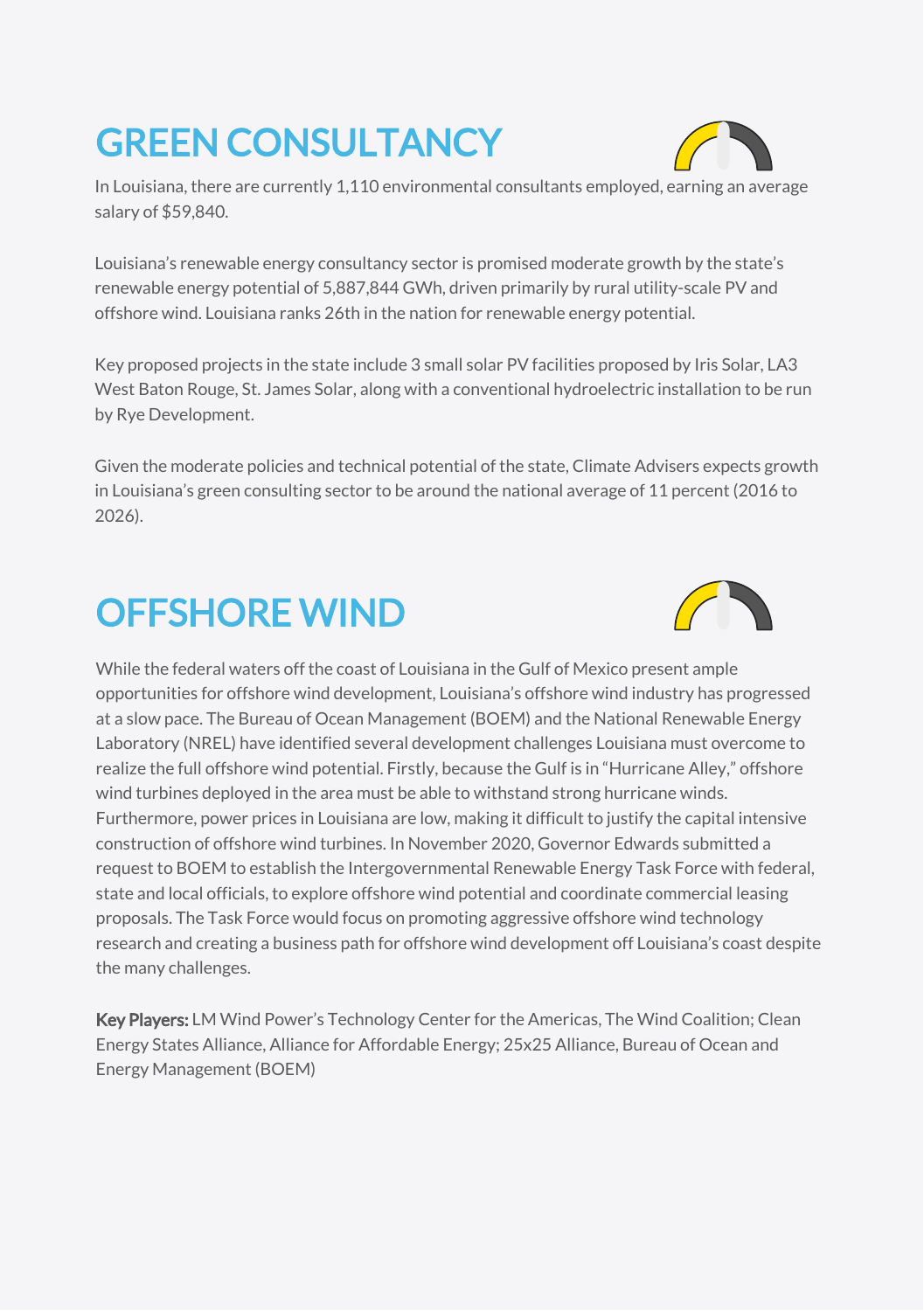## WASTE TO ENERGY



Biogas: Louisiana is [ranked](https://americanbiogascouncil.org/wp-content/uploads/2020/06/ABC-2020-State-Profiles-18.pdf) 38th for biogas production potential with an estimated 6.46 billion cubic feet of renewable methane per year. The highest potential is in wastewater (77 systems), food waste (29 systems), landfill (16 systems) and manure (1 system). These systems would result in a combined \$368 million in capital investments, 3,070 construction jobs and 204 permanent jobs. Furthermore, estimated emissions reductions would be equivalent to having 638 million cars fewer cars on the road. Louisiana currently operates 8 wastewater and 9 landfill biogas systems.

Transport: Louisiana [offers](https://afdc.energy.gov/fuels/laws/BIOD?state=LA) nonrefundable income tax credits of 30 percent of the cost of qualified clean-burning motor vehicle fuel property and 10 percent of the cost of a new alternative fuel vehicle (up to \$2,500). In addition, the state [requires](https://afdc.energy.gov/fuels/laws/BIOD?state=LA) the Louisiana Division of Administration to purchase alternative fuel vehicles.

Biomass: Electricity generated from wood and wood waste accounted for about [three-fifths](https://www.eia.gov/state/analysis.php?sid=LA) of Louisiana's renewable generation in 2019, although renewables made up only 4 percent of total generation. The state's 2 wood pellet manufacturing plants use wood waste and sugarcane residues to produce almost 1 million metric [tonnes](https://www.eia.gov/state/analysis.php?sid=LA) per year, the majority of which is exported internationally for electricity generation.

Key players: Drax [Biomass](https://www.draxbiomass.com/)

## WASTE TO ENERGY: BIOMETHANE POTENTIAL

| <b>Biomethane Type</b>                                                                                   | Output<br>(Tonnes/Year) | <b>National</b><br>Rank |
|----------------------------------------------------------------------------------------------------------|-------------------------|-------------------------|
| <b>Methane Emissions from Landfills</b>                                                                  | 47,107                  | 13th                    |
| <b>Biogas Generation Potential from Wastewater</b>                                                       | 38,835                  | 22 <sub>nd</sub>        |
| <b>Biogas Generation Potential from Industrial,</b><br><b>Commercial and Institutional Organic Waste</b> | 16,153                  | 25th                    |
| <b>Biogas Generation Potential from Animal Waste</b>                                                     | 6.65U                   | 33rd                    |

Biomethane generation potential and biomass feedstocks, according to the National Renewable Energy Laboratory's Biofuels Atlas..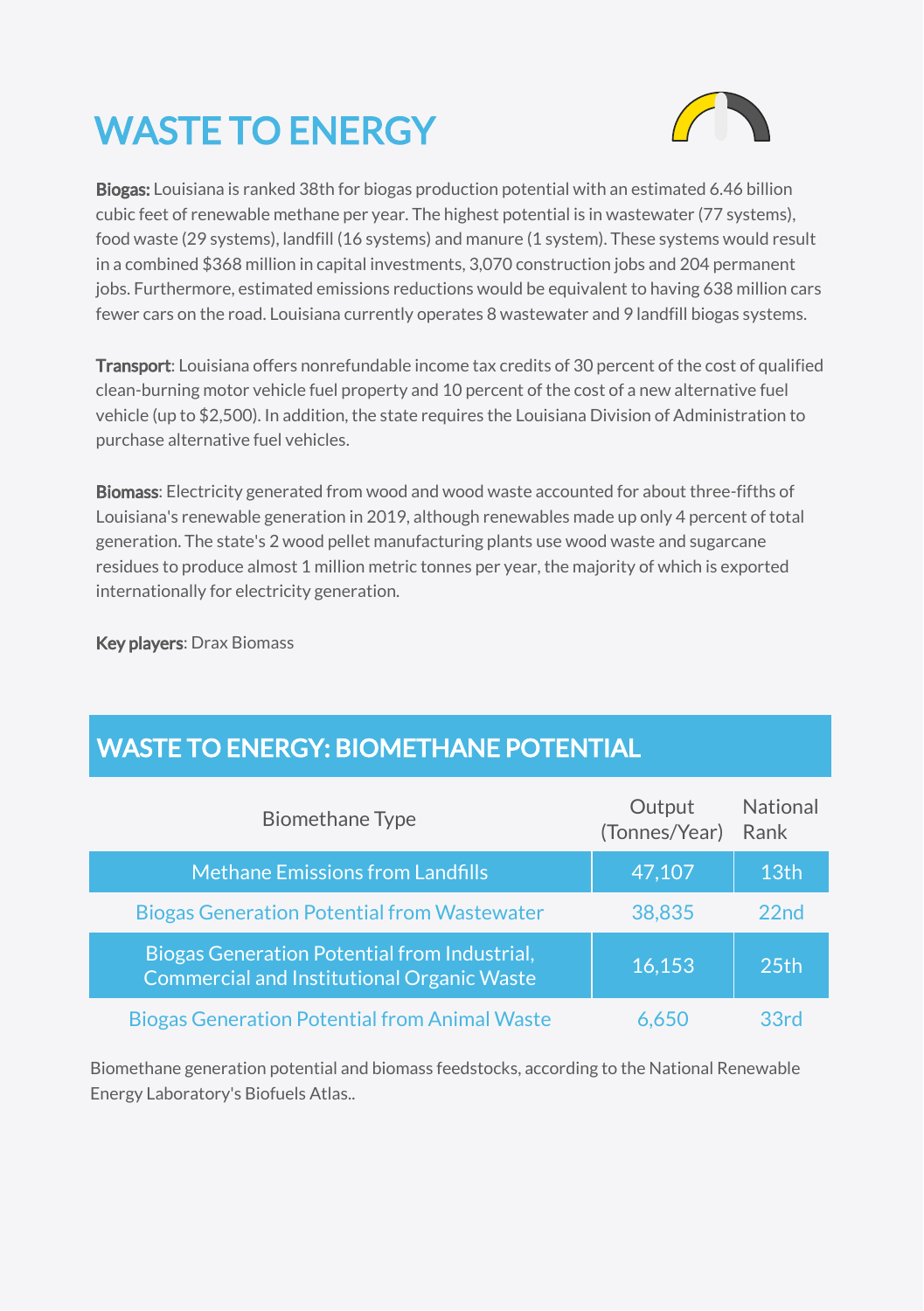## WASTE TO ENERGY: BIOFUEL LAWS AND INFRASTRUCTURE

|                                                                                | Strength                         | Number         | <b>Compared to National</b><br>Average |  |  |
|--------------------------------------------------------------------------------|----------------------------------|----------------|----------------------------------------|--|--|
| Number of biodiesel laws &<br>incentives                                       | <b>Medium</b>                    | 5              | $-14%$                                 |  |  |
| Number of ethanol laws &<br>incentives                                         | <b>Medium</b>                    | $\overline{4}$ | $-27%$                                 |  |  |
| Number of biodiesel fueling stations<br>Number of 85% ethanol fueling stations |                                  |                |                                        |  |  |
| 15                                                                             |                                  |                | 14<br>14                               |  |  |
| 13                                                                             |                                  |                | 12<br>12                               |  |  |
| 11                                                                             |                                  | 11             |                                        |  |  |
| 9                                                                              | 9<br>8                           |                |                                        |  |  |
| 6                                                                              |                                  |                | 7                                      |  |  |
| 5<br>5<br>4<br>4                                                               |                                  |                | $\overline{4}$                         |  |  |
| $\overline{2}$<br>$\overline{2}$<br>$\overline{2}$<br>$\overline{0}$           | $\overline{2}$<br>$\overline{2}$ |                |                                        |  |  |

2009 2010 2011 2012 2013 2014 2015 2016 2017 2018 2019 2020

### [<sup>↓</sup>] Download data

Fueling stations and applicable laws and incentives, according to the United States Department of Energy's Alternative Fuels Data Center.

## WASTE TO ENERGY: CAPACITY BY PLANT TYPE

| <b>Biopower Plant Type</b>     | <b>Production Capacity (MW)</b> | National rank |
|--------------------------------|---------------------------------|---------------|
| <b>Landfill Gas</b>            |                                 |               |
| <b>Municipal Solid Waste</b>   |                                 |               |
| <b>Wood/Wood Waste Biomass</b> | 296                             | 10th          |
| <b>Other Waste Biomass</b>     | 14                              | 7th           |
| <b>Co-Firing Biomass</b>       | 140                             | 1st           |

Production capacities, according to the National Renewable Energy Laboratory's Biofuels Atlas.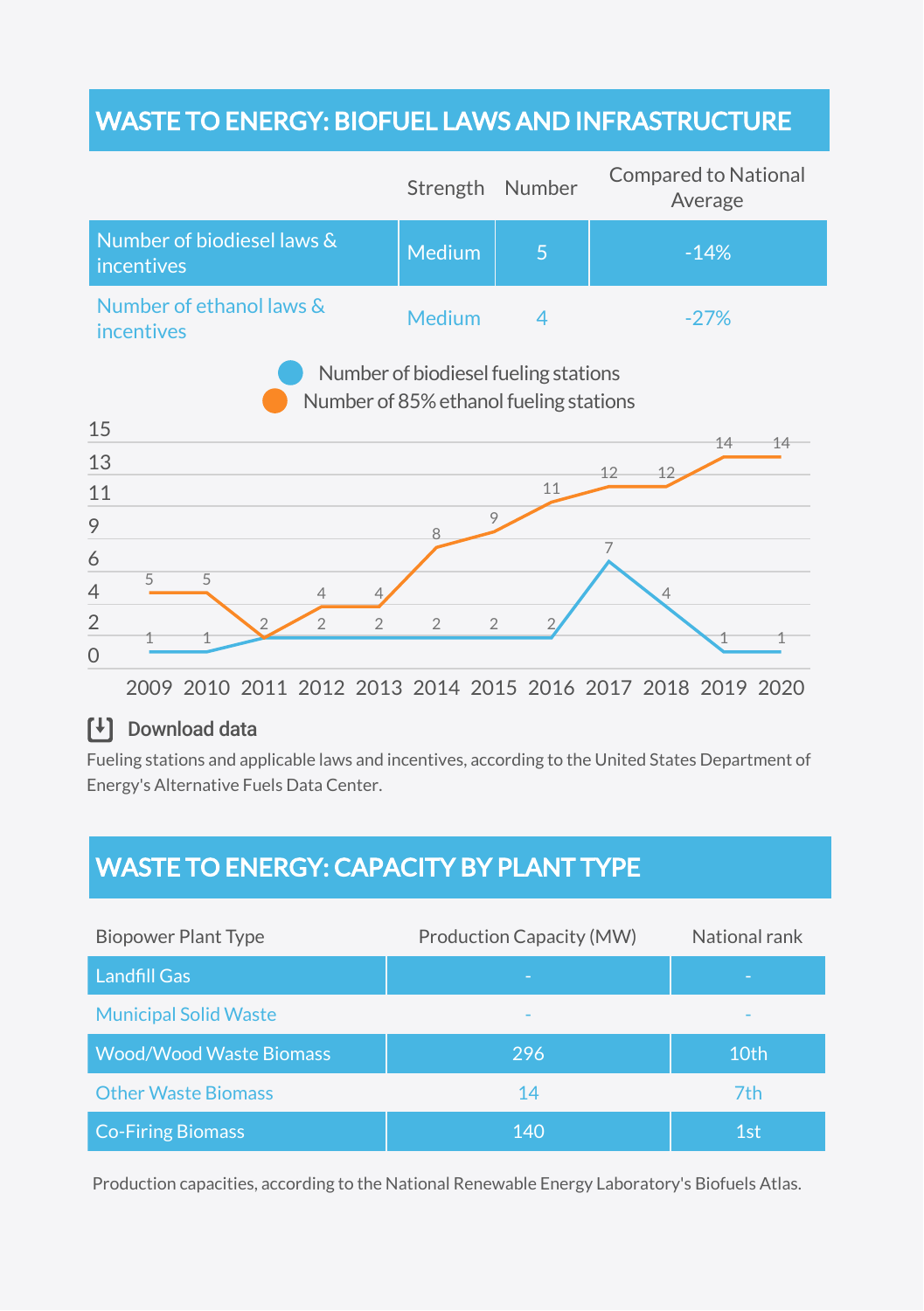## **HYDROGEN**



Louisiana has no policies regulating or incentivizing the use of hydrogen as an alternative fuel. However, hydrogen is an important part of Louisiana's economy due to its use in oil refineries. The state can produce up to 118 million cubic feet per day, mostly grey hydrogen. There is potential for green hydrogen production, and one potential major project has been announced. Grön Fuels has selected Haldor Topsoe's technology, which would combine carbon capture and storage (CCS) H2bridge hydrogen technology with the HydroFlex technology. This would allow the proposed facility to produce renewable bio-hydrogen equivalent to the production of a 1,000-MW hydrolyser plant at the company's Port of Baton Rouge location.

Key Players: Praxair, Louisiana Mid-Continent Oil & Gas Association, Grön Fuels, Haldor Topsoe

## HYDROGEN PRODUCTION POTENTIAL NATIONAL RANKING



## 14th

Rank of hydrogen production potential in the wind sector



## 28th

Rank of hydrogen production potential in the solar sector



## 14th

Hydrogen production potential in the biomass sector



## 23rd

Hydrogen production potential across renewable technologies

Hydrogen potential, according to the National Renewable Energy Laboratory's Hydrogen Demand and Resource Analysis Atlas.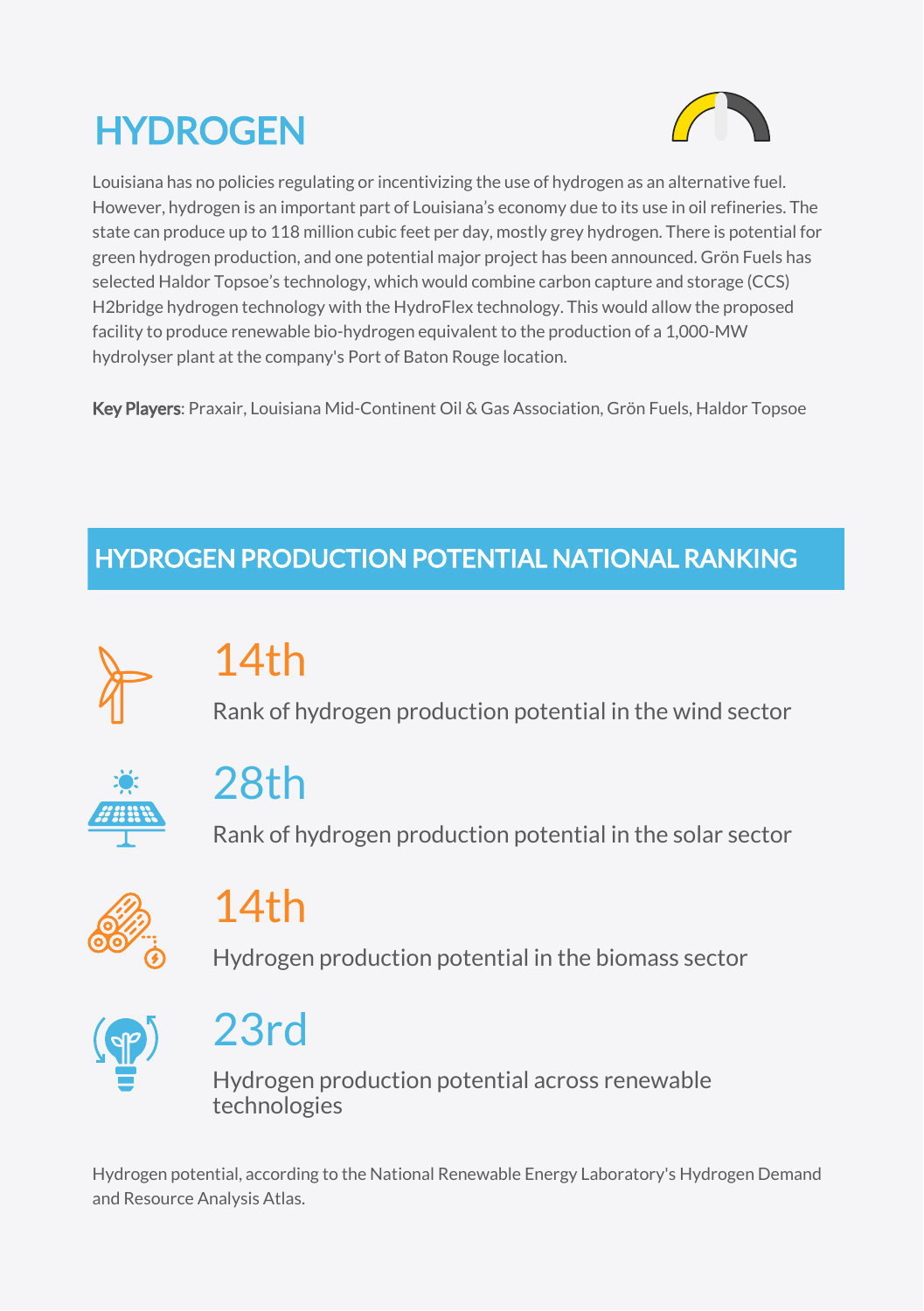## HYDROGEN PRODUCTION COST AND RANK BY PROCESS

| <b>Hydrogen Electrolysis Costs</b> | USD/kg | Rank (Low to High) |
|------------------------------------|--------|--------------------|
| Commercial                         | 483    | 26th               |
| Industrial                         | 433    | 29th               |
| <b>Residential</b>                 | 467    | 24 <sub>th</sub>   |
|                                    |        |                    |

Hydrogen Steam Methane Reforming Costs USD/kg Rank (Low to High)

| Commercial         | 284 | 24 <sub>th</sub> |
|--------------------|-----|------------------|
| <b>Industrial</b>  | 259 | 24th             |
| <b>Residential</b> | 302 | 24 <sub>th</sub> |

Hydrogen costs, according to the National Renewable Energy Laboratory's Hydrogen Demand and Resource Analysis Atlas.

## HYDROGEN FUELING STATION POLICY AND INFRASTRUCTURE

|                                              | Strength Number | Compared to<br><b>National Average</b> |
|----------------------------------------------|-----------------|----------------------------------------|
| Number of hydrogen fuel laws &<br>incentives | Low             | $-100\%$                               |

Fueling stations over time and state laws and incentives, according to the United States Department of Energy's Alternative Fuels Data Center.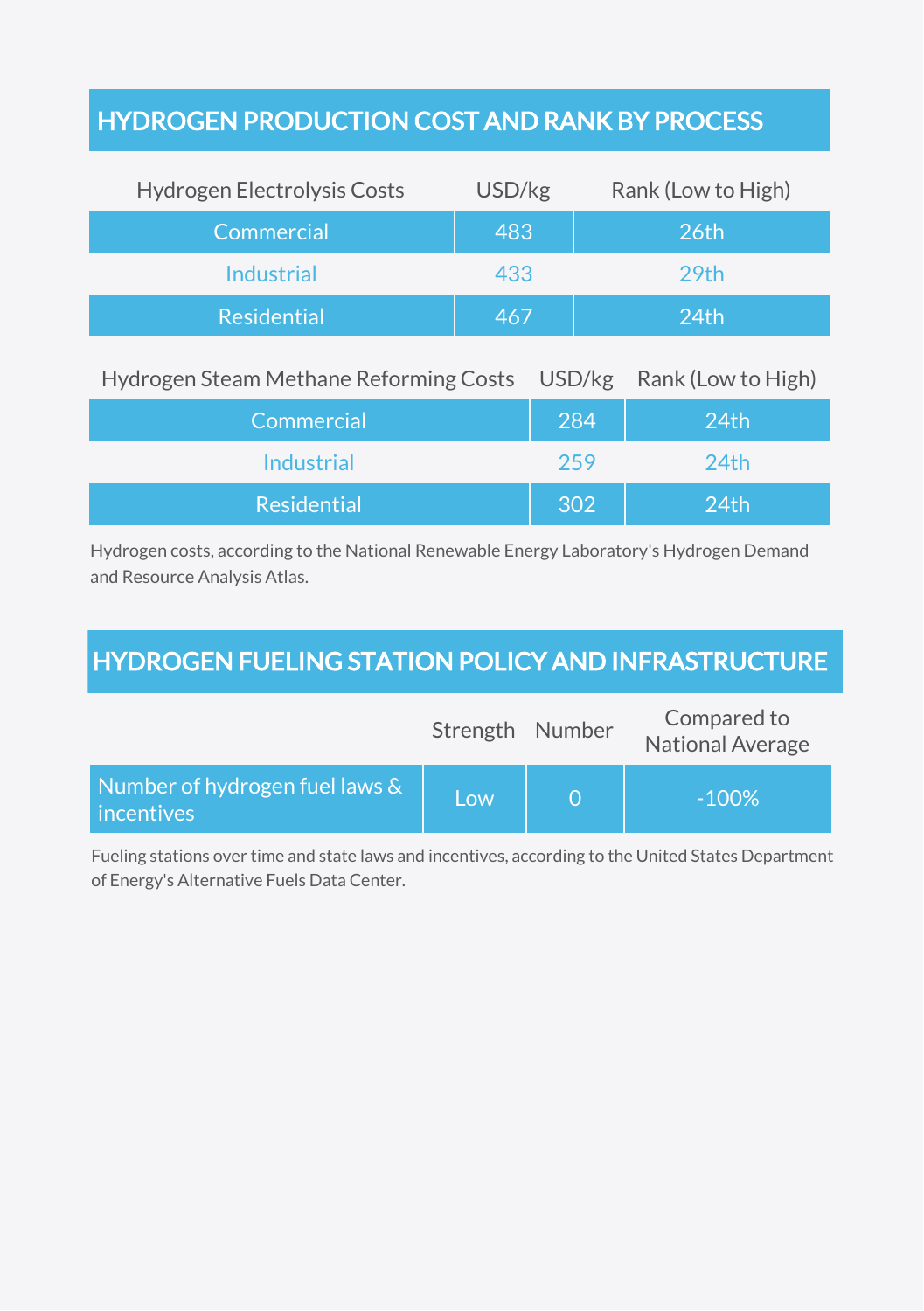## ENERGY STORAGE



Installed Capacity: Louisiana currently has very limited storage capacity. The state has 0.5 MW of battery storage at the New Orleans Solar Power Plant. This is operated by Entergy New Orleans, LLC, an electric utility.

Policies: Louisiana has demonstrated some efforts to stimulate energy storage growth. Despite the few policies and financial incentives the state has for energy storage, Louisiana has some promising energy storage projects underway. The state has an energy storage and solar systems [demonstration](https://energystorage.org/this-virtual-power-plant-demo-in-louisiana-tests-a-cool-new-solar-storage-platform/) project in Shreveport, Louisiana. The project will deploy storage technologies by SimpliPhi Power, with support from energy management systems and battery management systems by Heila Technology. The Southwestern Electric Power Co. (SWEPCO), an American Electric Power company, is supporting the demonstration project. The project has the potential to serve as a model for future decentralized energy generation and storage projects in Louisiana.

Project Pipeline: Louisiana has no projects planned.

Key Players: Entergy New [Orleans](https://www.entergy-neworleans.com/)

| <b>ENERGY STORAGE: POLICIES AND CAPACITY INSTALLED</b> |                                     |  |     |                     |
|--------------------------------------------------------|-------------------------------------|--|-----|---------------------|
|                                                        | 0.5 MW<br><b>Capacity installed</b> |  | 859 | Energy storage jobs |
|                                                        |                                     |  |     | Yes/No              |
| <b>Procurement Targets</b>                             |                                     |  |     | <b>No</b>           |
|                                                        | <b>Regulatory Requirements</b>      |  |     | <b>No</b>           |
|                                                        | <b>Demonstration Programs</b>       |  |     | <b>No</b>           |
| <b>Financial Incentives</b>                            |                                     |  |     | <b>No</b>           |
| <b>Consumer Protection</b>                             |                                     |  |     | No                  |

Targets, policies and incentives maintained by the Pacific Northwest National Laboratory through the United States Department of Energy. Capacity installed sourced from EIA and jobs from USEER.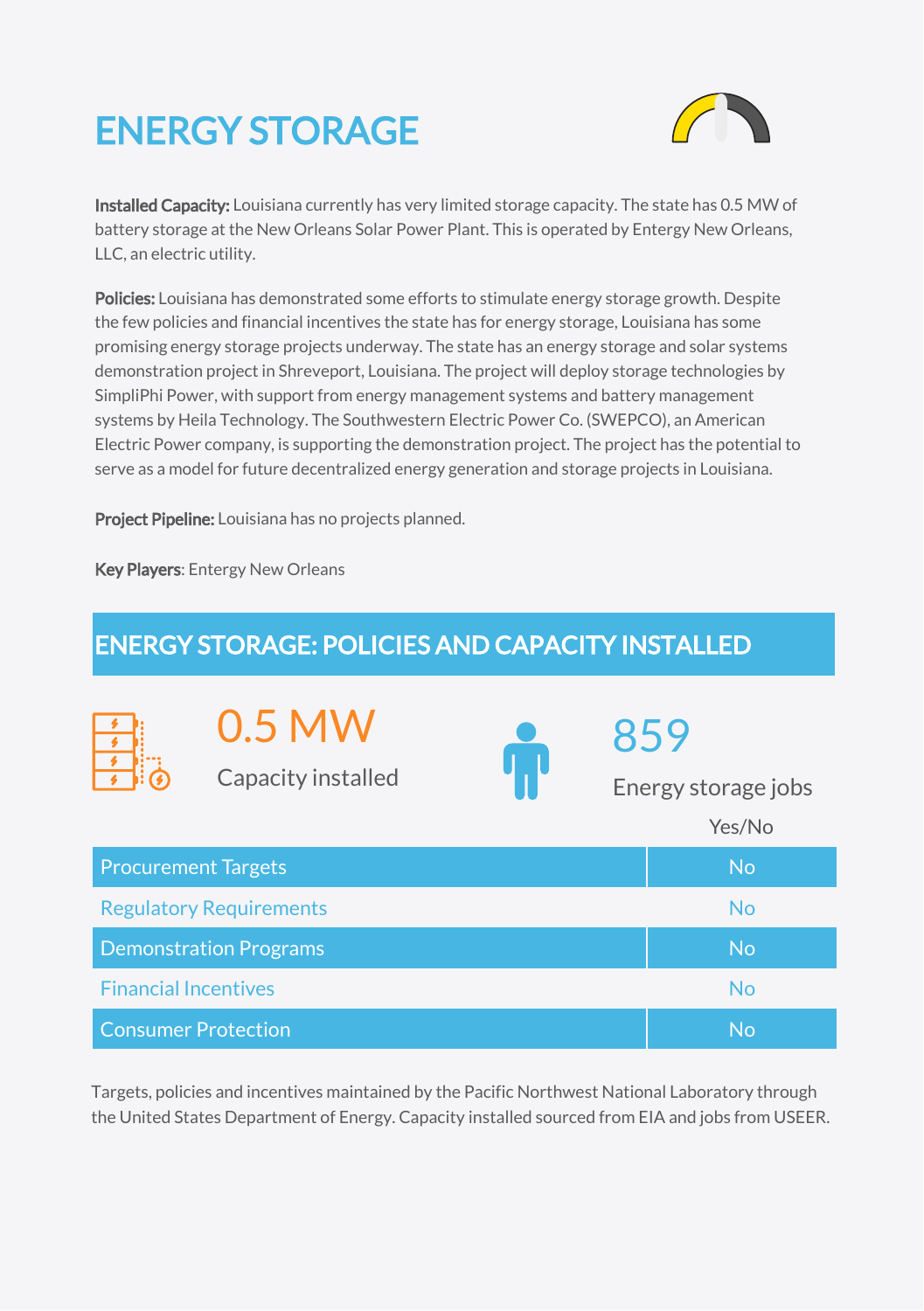## LOUISIANA CURRENT ENERGY STORAGE CAPACITY



#### $\mathsf{F}$ Download data

Energy storage generation capacity over time available through the Energy Information Administration.

### PROJECTED ENERGY STORAGE FTE ADDITIONS (2021-2025)



Targets

Methodology: Battery construction, battery O&M, and Pumped Hydro Storage jobs per MW rates based on historical data and Navigant estimates through 2025; manufacturing based on NAICS 335911 with manual adjustments. Base case capacity forecasts from the EIA pipeline; base case plus state targets includes announced state targets and the 35 GW by 2025 goal is based on an Energy Storage Association vision report. Additional information available in the Appendix.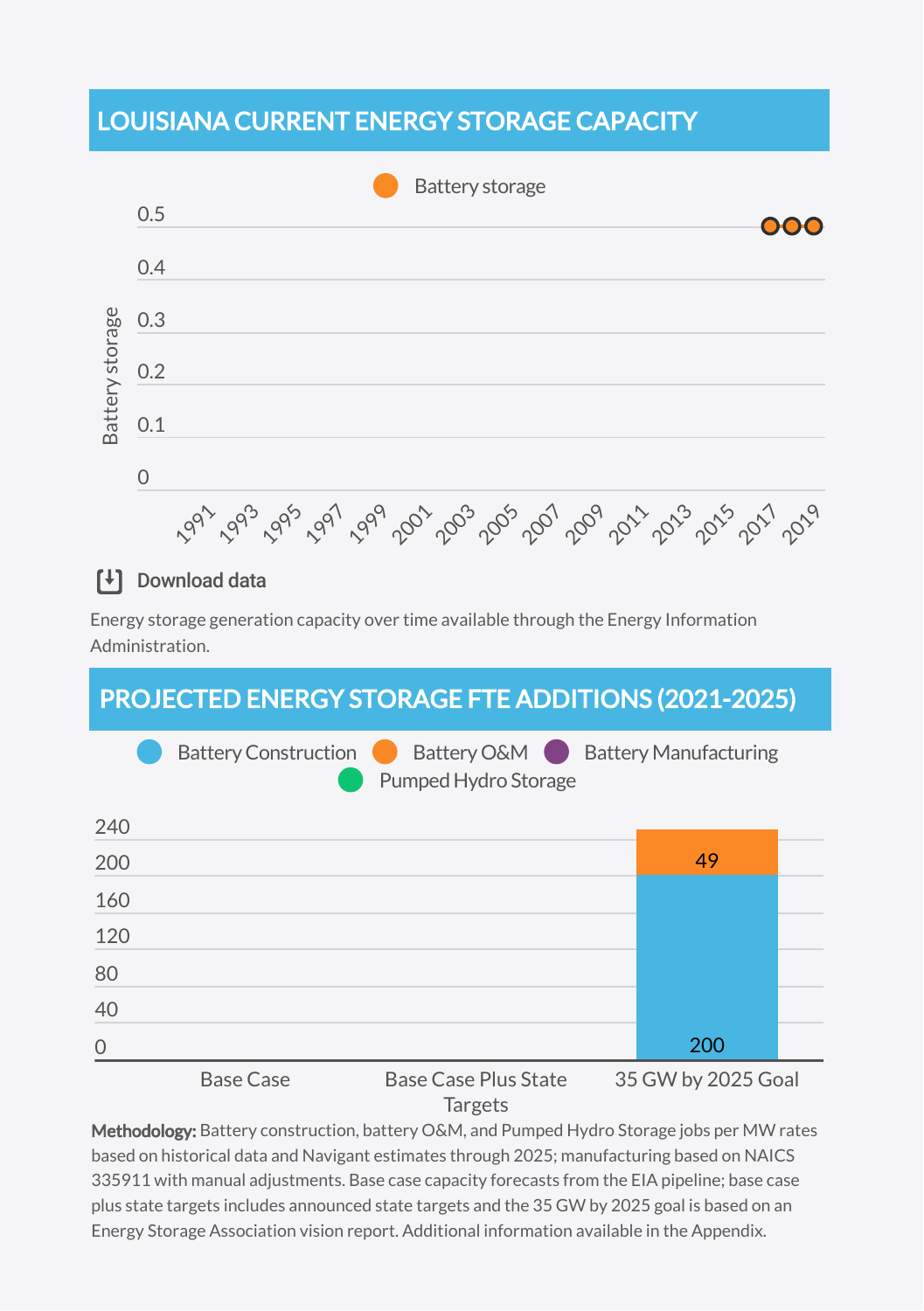## ELECTRIC VEHICLES



Louisiana is unranked according to the ACEEE EV [Scorecard,](https://www.aceee.org/sites/default/files/pdfs/t2101.pdf) indicating the state's very low level of progress on EV policies, practices and investments. Although state's Vehicle Emissions Reduction and Electric Vehicle Supply Equipment (EVSE) Project Funding provides funds for a portion of the cost of an EV and associated charging infrastructure – up to 80 percent for government and up to 75 percent for non-government – the state's Alternative Fuel Vehicle (AFV) and Fueling Infrastructure Tax Credit precludes EVs. EVs [accounted](https://evadoption.com/ev-market-share/ev-market-share-state/) for 0.28 percent of vehicle sales in Louisiana in 2018. There are 1,110 EVs and a total of 362 charging stations in the state. Looking forward, there are no currently planned policies and/or projects on the horizon, which indicates that the potential for EVs in Louisiana will likely remain unchanged in the short term.

Key players: [Southwestern](https://swepco.com/) Electric Power Company, [Entergy,](https://www.entergy.com/) [Cleco](https://www.cleco.com/)

## ELECTRIC VEHICLE FACTS AND FIGURES

| National rank based on EV sales                           | 41           |
|-----------------------------------------------------------|--------------|
| Percentage of national EV sales                           | 0.2%         |
| Market share within state                                 | 0.3%         |
| Market share within state (year over year growth)         | 87%          |
| EV sales as a percentage of motor vehicle sales           | 0.2%         |
| Number of people per charging station                     | 41,091       |
| Number of people per charging station (rank)              | 48           |
| EV Fuel Cost per eGallon (2018)                           | \$0.87       |
| EV Fuel Cost per eGallon (% above/below national average) | $-31%$       |
| Fuel cost savings per gallon versus gasoline              | \$1.70       |
| Most popular EV (search volume)                           | <b>BMW18</b> |

Electric vehicle quick facts based on data from EVAdoption.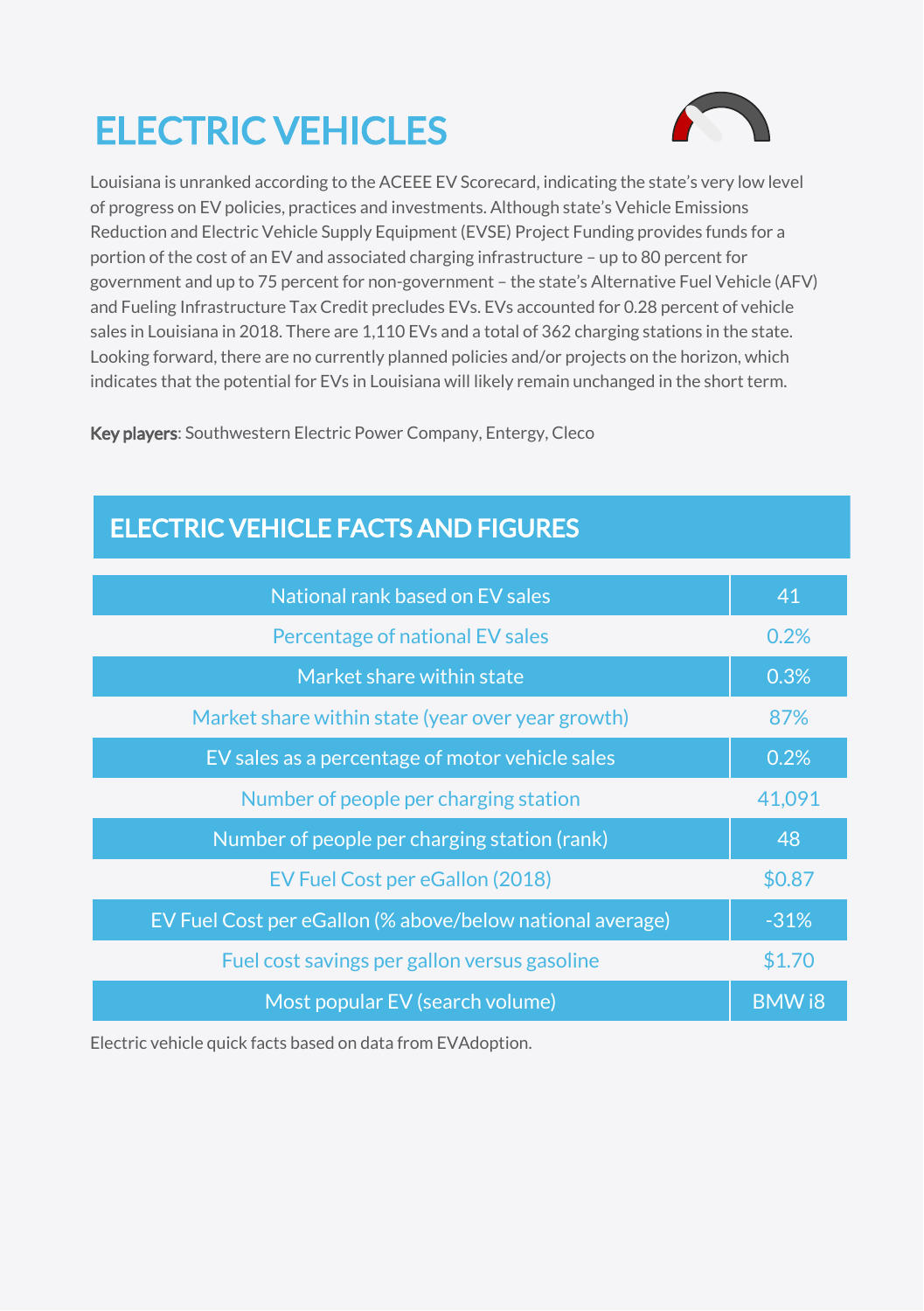## ELECTRIC VEHICLE SALES OVER TIME



### [+] Download data

Electric vehicle sales over time, according to EVAdoption.

## ELECTRIC VEHICLE CHARGING STATIONS OVER TIME



### [<sup>↓</sup>] Download data

Charging stations over time, according to the United States Department of Energy's Alternative Fuels Data Center.

## ELECTRIC VEHICLE LAWS AND INCENTIVES

|                                                        | Strength      | Number | Compared to<br><b>National Average</b> |
|--------------------------------------------------------|---------------|--------|----------------------------------------|
| Number of EV laws & incentives                         | Low           | 5      | $-66%$                                 |
| Number of HEV laws & incentives                        | <b>Medium</b> | 1      | $-51%$                                 |
| Number of PHEV laws & incentives                       | Low           | 4      | $-70%$                                 |
| Number of NEV laws & incentives                        | Medium        | 1      | $-4%$                                  |
| Number of fuel economy/efficiency<br>laws & incentives | Medium        |        | $-14%$                                 |

Quantity of state laws and incentives on electric vehicles, in comparison to national average, according to the Alternative Fuels Data Center.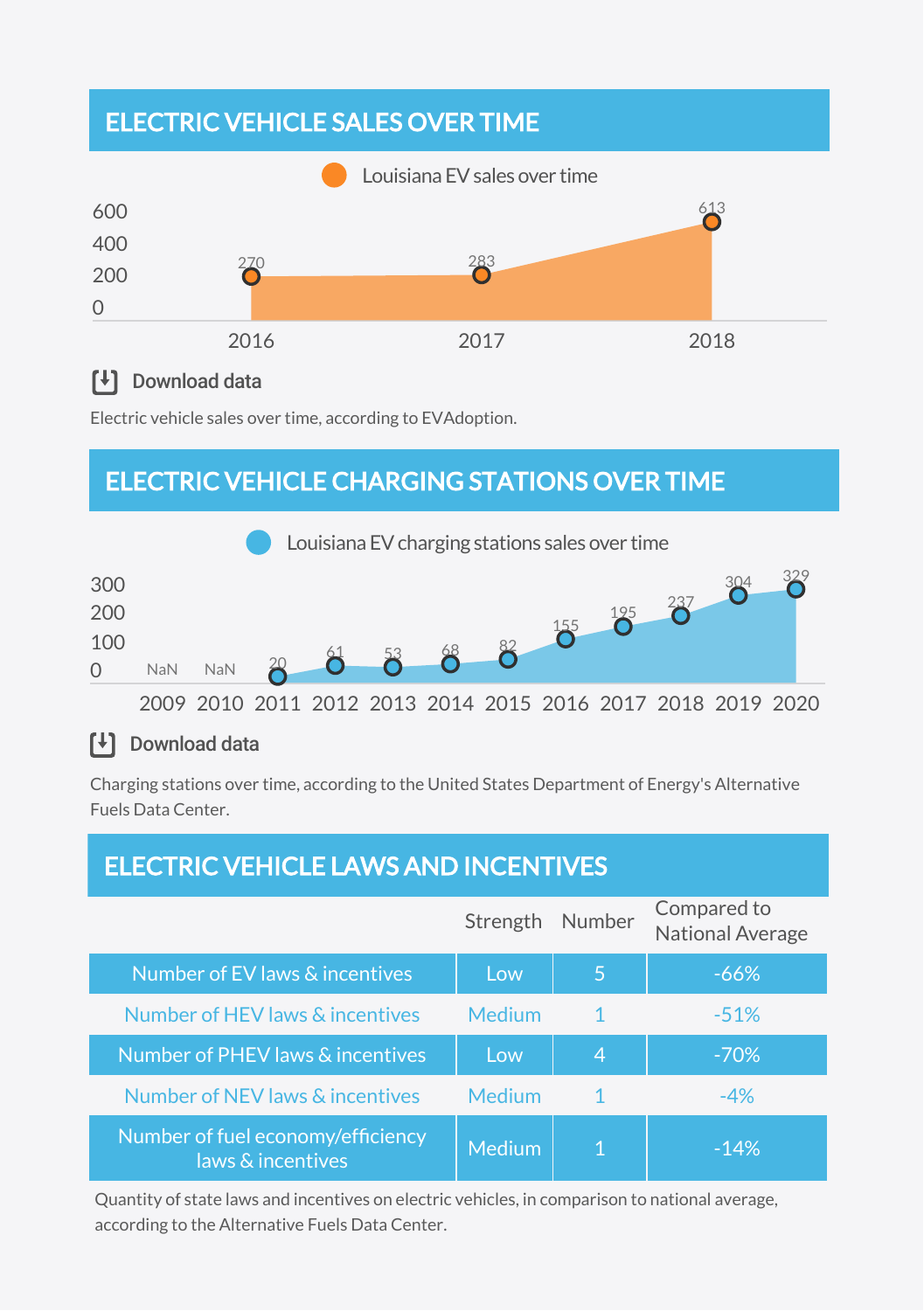## PROFILE OF A LOUISIANA COMMUTER



State commuter dynamics, according to the United States Department of Commerce, Bureau of Census.

## PROJECTED CLEAN VEHICLE JOBS (2020-2025)



Methodology: Percentage of manufacturing jobs by state (NAICS codes 3361,3362,3363) of total motor vehicle jobs was applied to total clean vehicle jobs by state (E2) to determine the break down. Forecast based on projected clean vehicles miles travelled. More detail in the Appendix.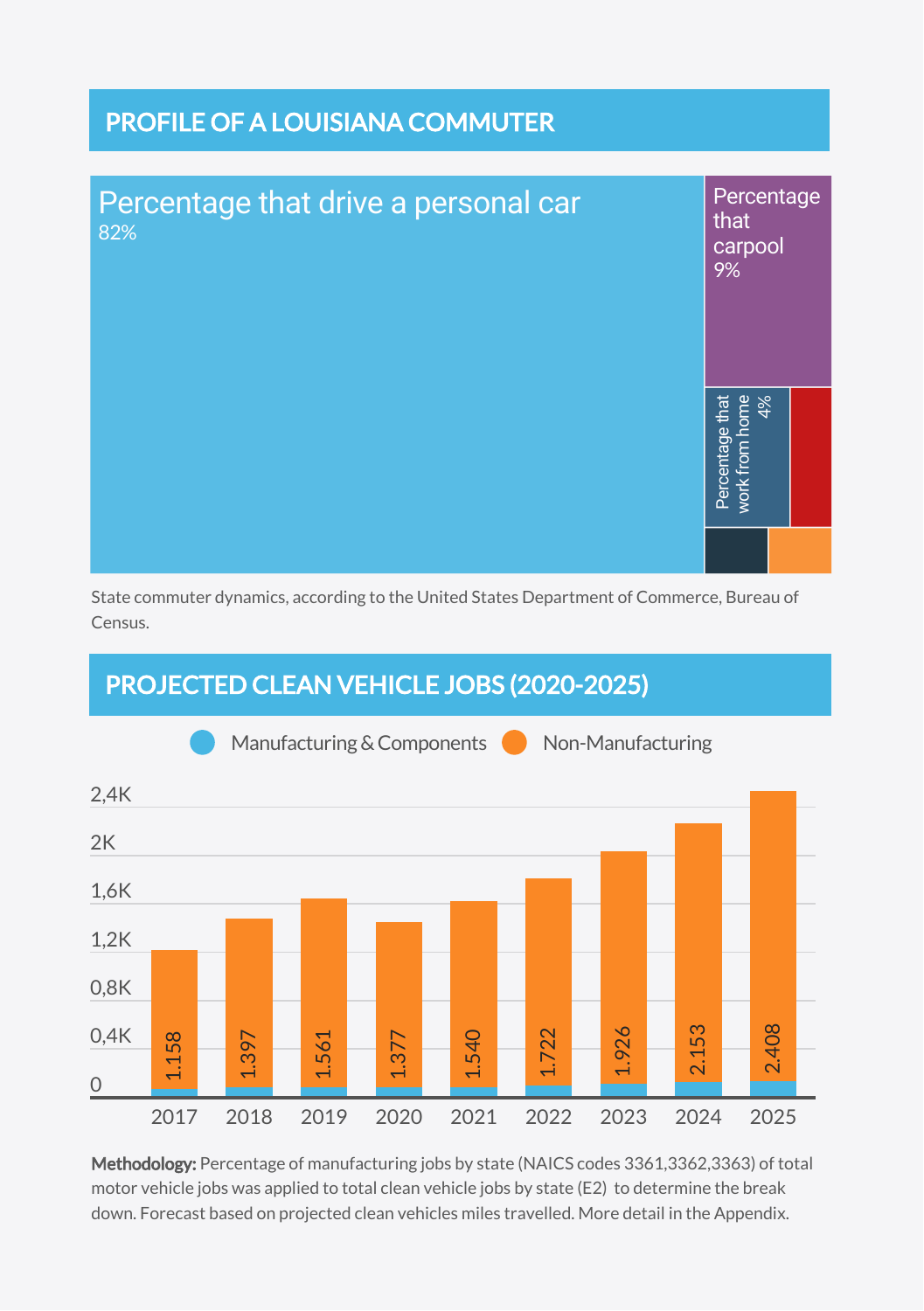## GRID MODERNISATION



Louisiana ranks [32nd](https://gridwise.org/grid-modernization-index/) in the 2018 Grid Modernization Index, based on state policy support, customer engagement and degree of grid operations investment. The state is one of eight without a [comprehensive](https://naseo.org/stateenergyplans) energy plan, and the LA Public Service Commission has yet to formally [consider](https://spotforcleanenergy.org/state/louisiana/customer-data-access/) adopting customer data access policies. Only 35 [percent](https://www.eia.gov/electricity/data/eia861/) of customers use smart meters in Louisiana, below the 60 percent nationwide average. Despite the state's limited action, Entergy – the state's largest utility – plans to invest more than \$4 billion [through](https://www.entergynewsroom.com/news/stronger-more-resilient-energy-grid-coming-jefferson-plaquemines-parishes/) 2021 to modernize the state's electricity infrastructure. In 2020, 20 [bills](https://www.aeltracker.org/) relating to energy infrastructure and regulations were introduced, of which 4 were enacted and 1 was vetoed. With regards to demand [response,](https://www.eia.gov/electricity/data/eia861/) Louisiana enrols 1,152 customers, helping save 13 MWh. As it stands, Climate Advisers anticipates below-average growth in this sector, primarily due to the weak policy environment in Louisiana.

Key Players: Entergy [Louisiana](https://www.entergy-louisiana.com/), [Southwestern](https://www.swepco.com/) Electric Power Company, Cleco [Power](https://www.cleco.com/), [MISO,](https://www.misoenergy.org/) Louisiana Public Service [Commission](http://www.lpsc.louisiana.gov/), Alliance for [Affordable](https://www.all4energy.org/) Energy



[<sup>↓</sup>] Download data

Categories of grid-related jobs, according to the United States Energy and Employment Report.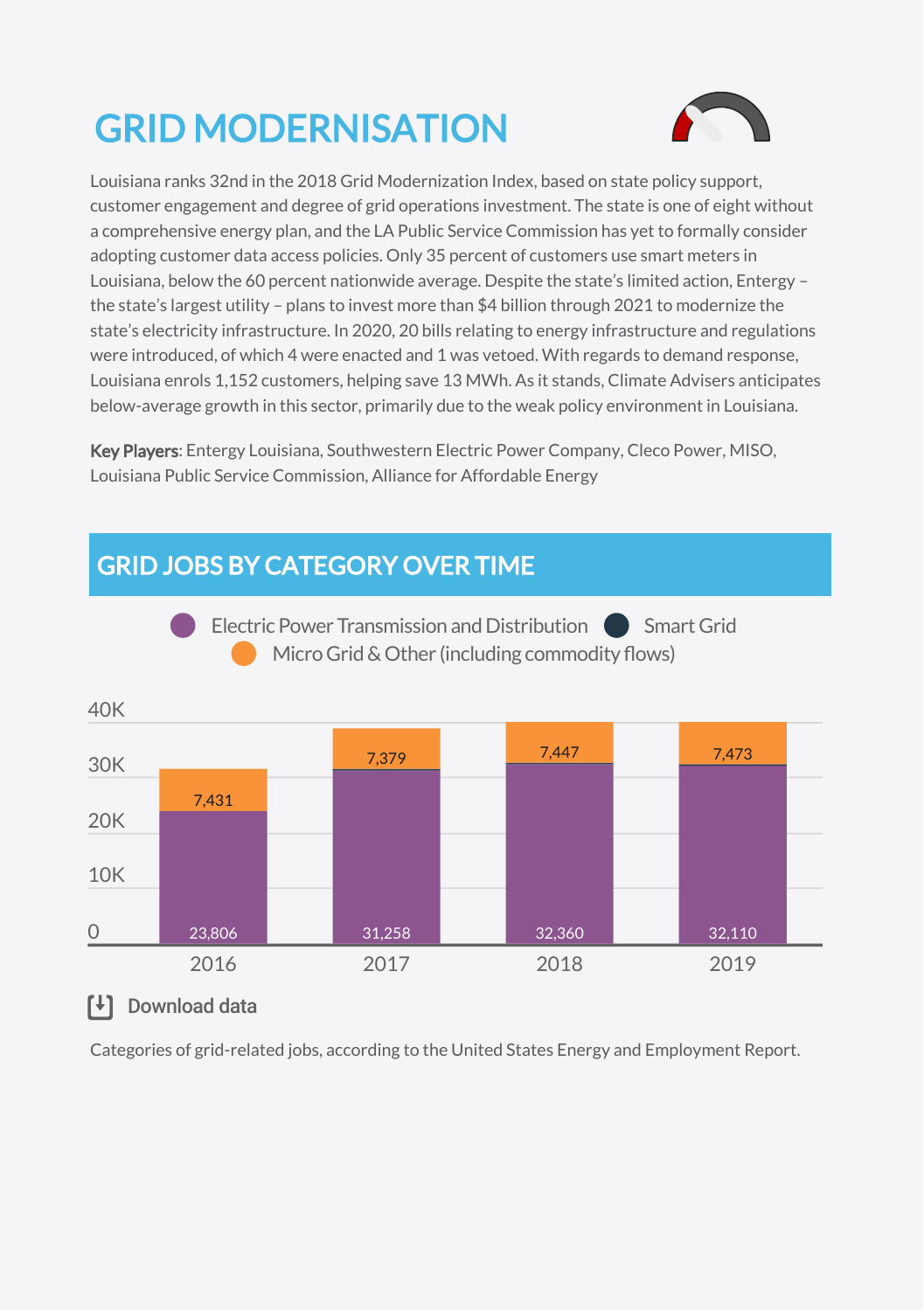## DEMAND RESPONSE ENROLLMENT AND INCENTIVES



### [<sup>↓</sup>] Download data

Enrollment and incentive data sourced from the Energy Information Administration.



Demand response savings data sourced from the Energy Information Administration.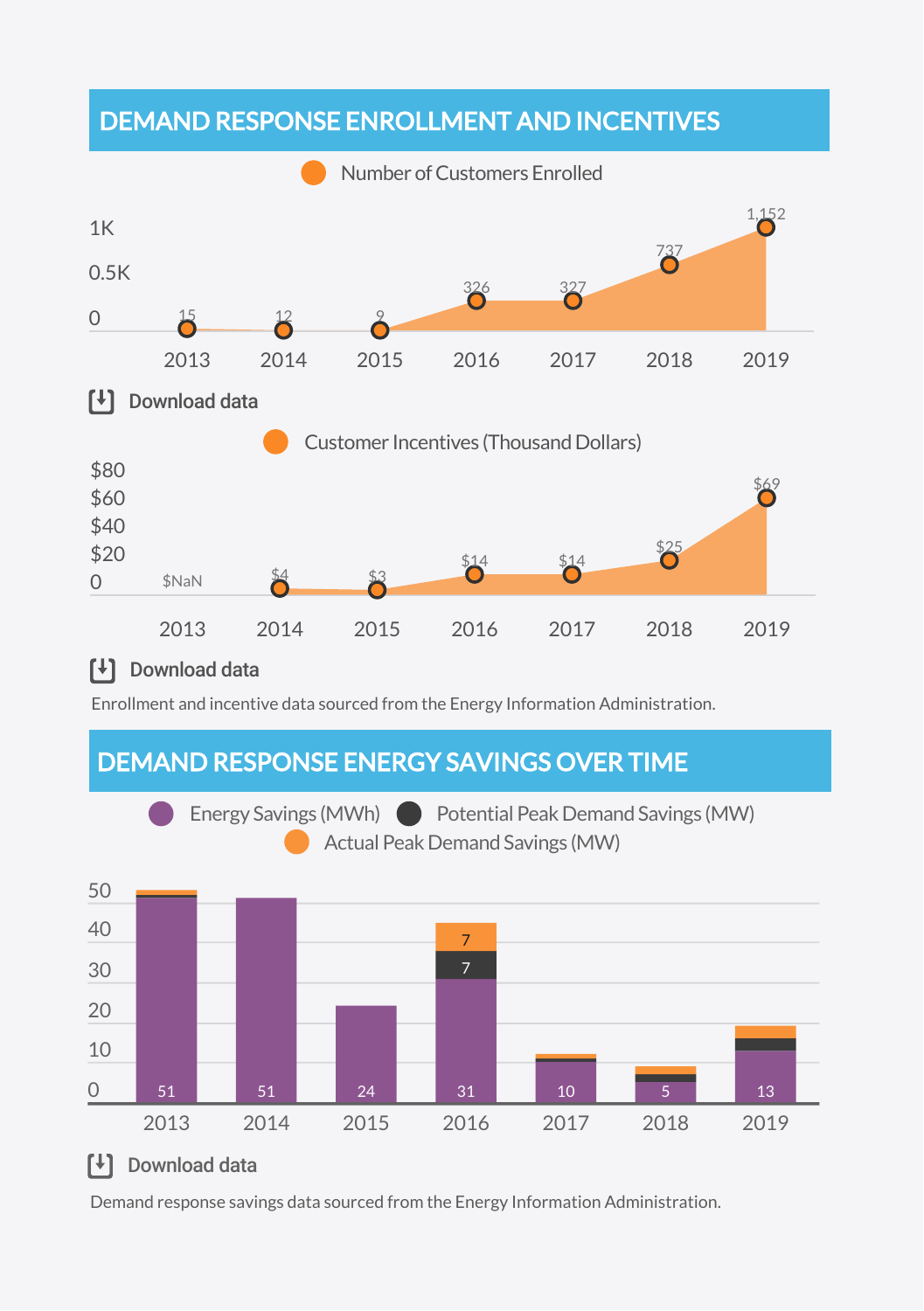## DISTRIBUTED GENERATION: NET METERING CAPACITY



### [<sup>↓</sup>] Download data

Net metering capacity over time sourced from the Energy Information Administration.

## DISTRIBUTED GENERATION: NET METERING CUSTOMERS



Number of net metering customers sourced from the Energy Information Administration.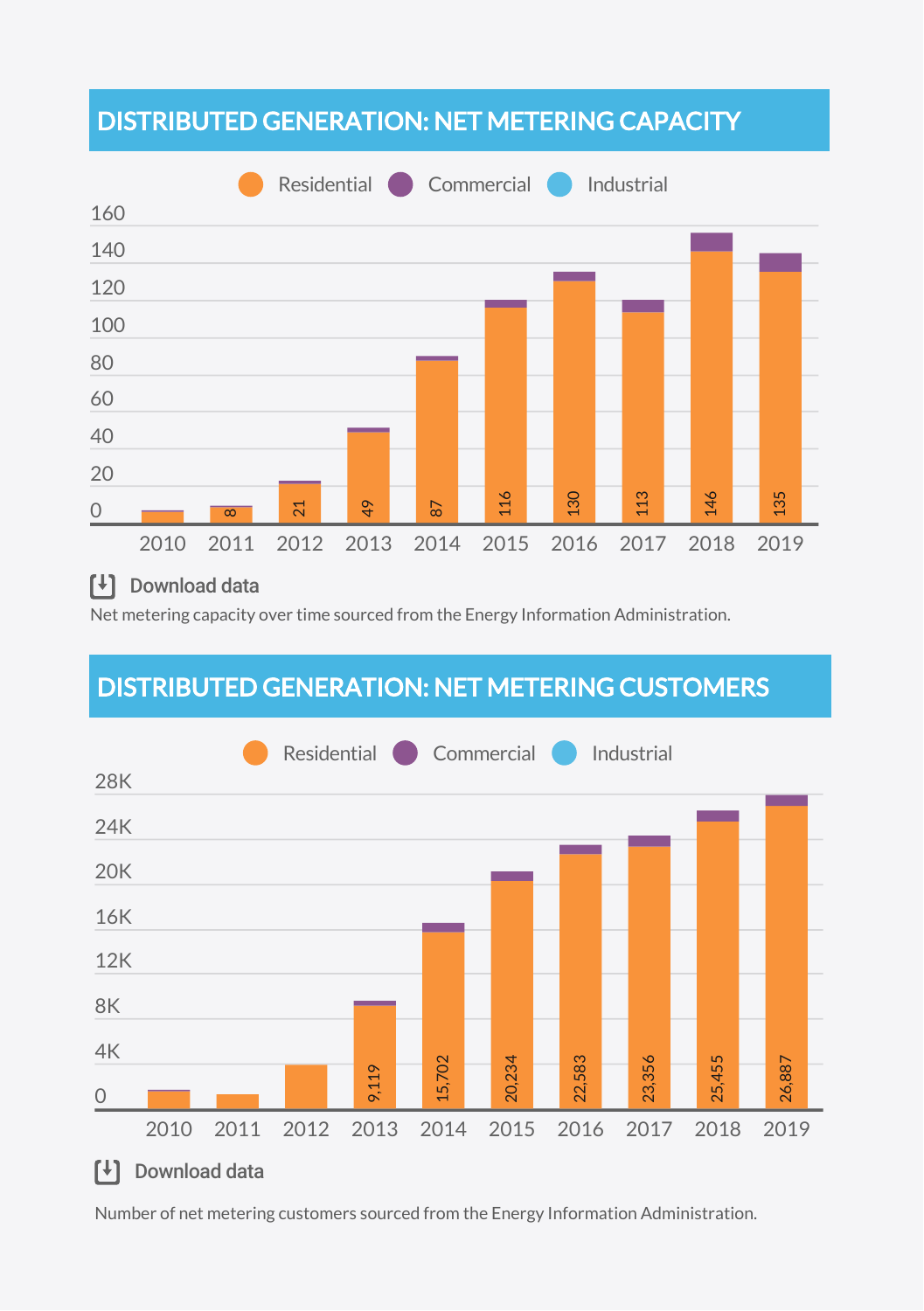## ENERGY EFFICIENCY



Louisiana is ranked [45th](https://database.aceee.org/state/louisiana) on ACEEE's 2020 State Energy Efficiency Scorecard, reflecting the state's limited efforts to improve energy efficiency. The state has [26](https://programs.dsireusa.org/system/program?state=LA) financial incentives for energy efficiency, including an Energy Fund Loan Program that provides low-interest loans for energy efficiency projects in schools and public facilities. The state also has several energy efficiency laws in place, including [Senate](http://www.dnr.louisiana.gov/assets/docs/energy/programs/Act_270_2007.pdf) Bill 240 signed in July 2007, which requires energy efficiency and conservation measures to be incorporated in the construction and renovation of major statefunded facilities. There are currently no mandatory building energy disclosure policies in place.

Key Players: Entergy [Louisiana,](https://www.entergy-louisiana.com/) Entergy New [Orleans,](https://www.entergy-neworleans.com/) Cleco [Powers,](https://www.cleco.com/) AEP [Southwestern](https://www.swepco.com/) Electric Company (SWEPCO), [Southeast](https://www.seealliance.org/) Energy Efficiency Alliance (SEEA), Alliance for [Affordable](https://www.all4energy.org/) Energy



Each component of energy efficiency was evaluated by state by the American Council for an Energy-Efficient Economy, which is the basis for these national rankings. The ACEEE monitors state policies and programs, which feed into an assessment of 32 energy efficiency metrics.

### ENERGY EFFICIENCY RANKINGS BY CATEGORY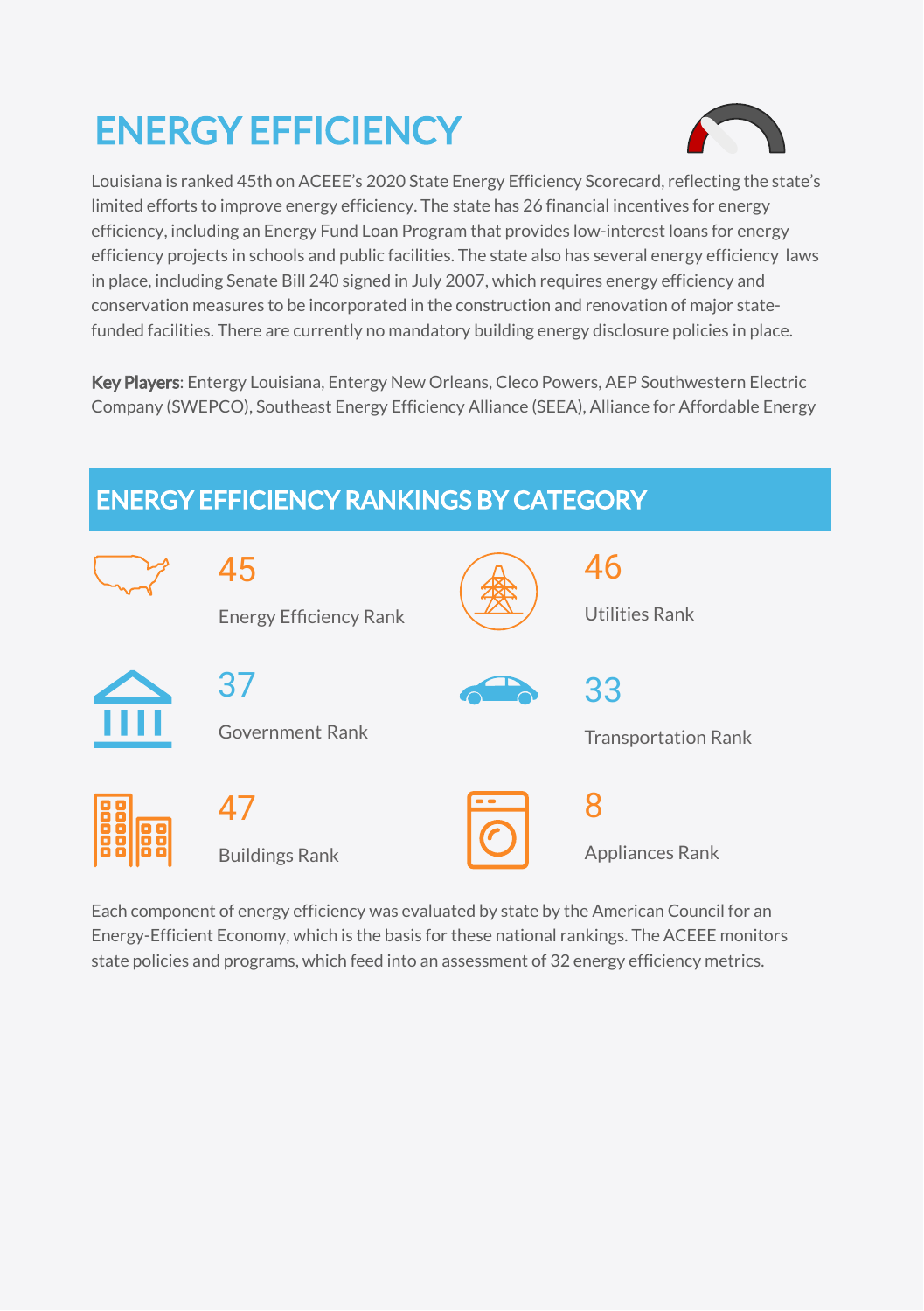## ENERGY EFFICIENCY JOBS BY CATEGORY



#### $\mathsf{F}$ Download data

Categories of energy efficiency jobs, according to the United States Energy and Employment Report.

## ENERGY EFFICIENCY ELECTRICITY SAVINGS POTENTIAL PROJECTED AGAINST BASELINE



### [<sup>↓</sup>] Download data

Electricity savings projected by the the United States Office of Energy Efficiency and Renewable Energy.